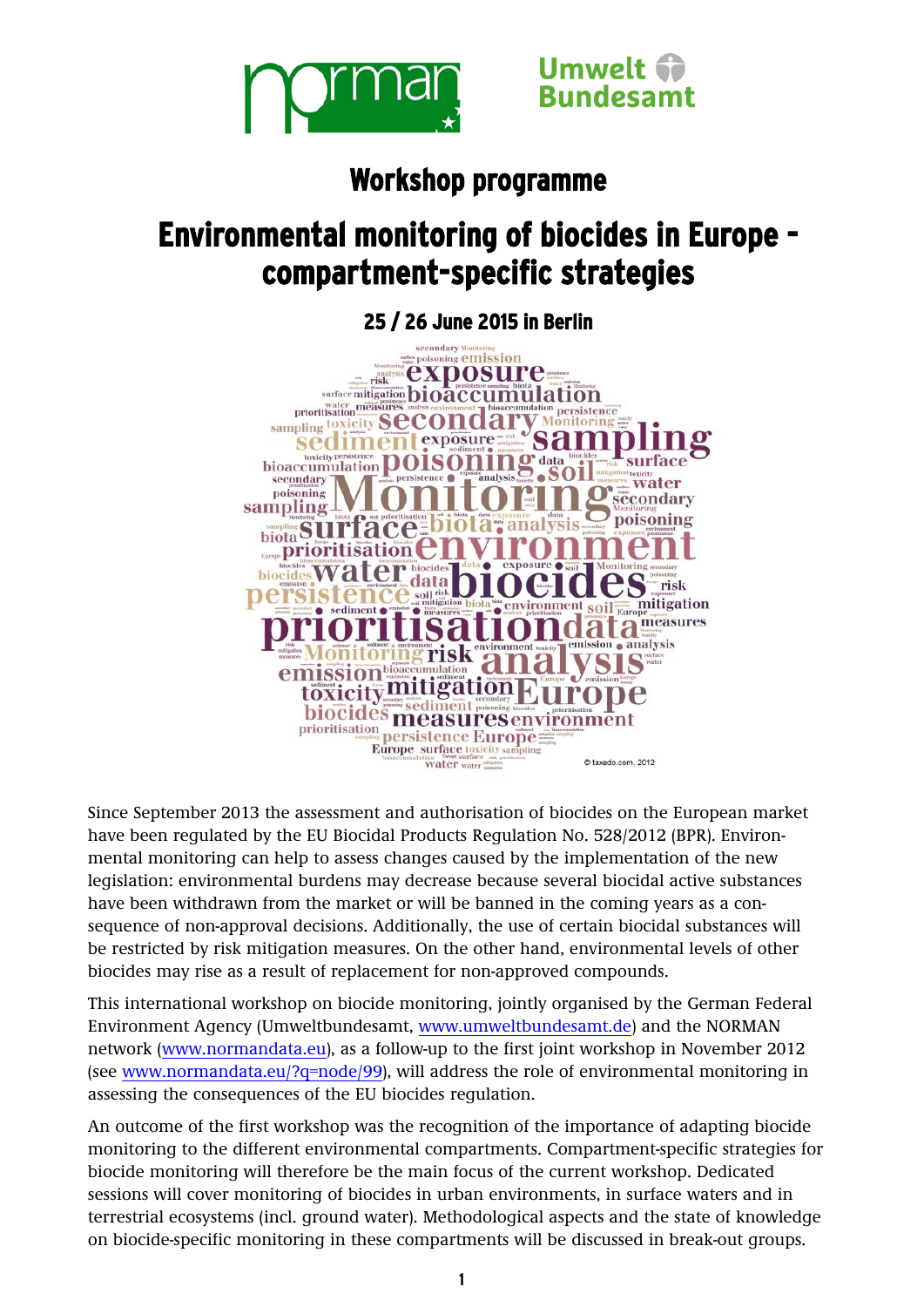



### **Workshop programme**

| Day 1           | 25.06.2015                                                                                                                                                                                                                                    |
|-----------------|-----------------------------------------------------------------------------------------------------------------------------------------------------------------------------------------------------------------------------------------------|
| $09:00 - 09:30$ | Registration / coffee                                                                                                                                                                                                                         |
| 09:30           | <b>Introduction</b>                                                                                                                                                                                                                           |
|                 | Chair: Jutta Klasen, Umweltbundesamt, Dessau-Rosslau (DE)                                                                                                                                                                                     |
| $09:30 - 09:45$ | Welcome address by Eva Dressler, Federal Ministry for the Environment, Nature<br>Conservation, Building and Nuclear Safety (BMUB), Bonn/Berlin (DE)                                                                                           |
| $09:45 - 10:05$ | The NORMAN network - Special view on biocides as emerging substances //<br>Valeria Dulio et al., NORMAN, Verneuil-en-Halatte (FR)                                                                                                             |
| $10:05 - 10:35$ | <b>Keynote presentation</b><br>Biocide monitoring in Swiss surface waters // Juliane Hollender, EAWAG,<br>Dübendorf (CH)                                                                                                                      |
| $10:35 - 11:05$ | <b>Coffee break</b>                                                                                                                                                                                                                           |
| 11:05           | Session I - General aspects of (biocide) monitoring<br>Chair: Jutta Klasen, Umweltbundesamt, Dessau-Rosslau (DE)                                                                                                                              |
| $11:05 - 11:25$ | Results from the prioritisation of biocides for environmental monitoring in<br>Germany // Heinz Rüdel, Fraunhofer IME, Schmallenberg (DE), Katja Michaelis et<br>al., Umweltbundesamt, Dessau-Rosslau (DE)                                    |
| $11:25 - 11:45$ | Prioritisation of biocides from the perspective of the drinking water supply //<br>Frank Sacher et al., DVGW-Technologiezentrum Wasser, Karlsruhe (DE)                                                                                        |
| $11:45 - 12:05$ | Discussion (immediate discussion 2 min after each presentation)                                                                                                                                                                               |
| $12:05 - 13:30$ | Lunch break and poster session                                                                                                                                                                                                                |
| 13:30           | Session II - biocide monitoring in urban environments (indirect release via wastewater                                                                                                                                                        |
|                 | treatment plant)                                                                                                                                                                                                                              |
|                 | Chair: Petra Greiner, Umweltbundesamt, Dessau-Rosslau (DE)                                                                                                                                                                                    |
| $13:30 - 13:50$ | Fate of Triclosan and azole fungicides during wastewater treatment //<br>Ann-Kathrin Wluka, Jan Schwarzbauer, EMR RWTH, Aachen (DE)                                                                                                           |
| $13:50 - 14:10$ | Occurrence, elimination, and risk of anticoagulant rodenticides during<br>wastewater treatment // Silvia Lacorte et al., Department of Environmental<br>Chemistry, IDAEA-CSIC, Barcelona (ES)                                                 |
| $14:10 - 14:30$ | Discussion (immediate discussion 2 min after each presentation)                                                                                                                                                                               |
| 14:30           | Session III - biocide monitoring in urban environments (direct release or via                                                                                                                                                                 |
|                 | stormwater)<br>Chair: Ingrid Nöh, Umweltbundesamt, Dessau-Rosslau                                                                                                                                                                             |
| $14:30 - 14:50$ | Benzalkonium runoff from roofs treated with biocide products // Marie-Christine<br>Gromaire, Antoine Van de Voorde, Catherine Lorgeoux, Ghassan Chebbo, Labo-<br>ratoire Eau, Environnement et Systèmes Urbains (Leesu), Marne la Vallée (FR) |
| $14:50 - 15:10$ | Biocides in urban stormwater - catchment-specific differences and city-wide<br>loads // Daniel Wicke, Andreas Matzinger, Pascale Rouault, Kompetenzzentrum<br>Wasser, Berlin (DE)                                                             |
| $15:10 - 15:40$ | Coffee break and poster session                                                                                                                                                                                                               |
| $15:40 - 16:00$ | Dynamics of biocide emissions from buildings in a suburban stormwater<br>catchment // Ulla Bollmann, Kai Bester, Aarhus University, Department of<br>Environmental Science, Roskilde (DK)                                                     |
| $16:00 - 16:20$ | Antifouling biocides in German marinas - Studies to support exposure prognoses<br>for risk assessment // Michael Feibicke, Umweltbundesamt, Dessau-Rosslau (DE),<br>Burkard Watermann, LimnoMar, Hamburg (DE)                                 |
| $16:20 - 16:40$ | Discussion (immediate discussion 2 min after each presentation)                                                                                                                                                                               |
| $16:40 - 16:50$ | <b>Summary of day 1</b>                                                                                                                                                                                                                       |
| 19:30           | <b>Workshop dinner</b> (the location will be announced during the workshop)                                                                                                                                                                   |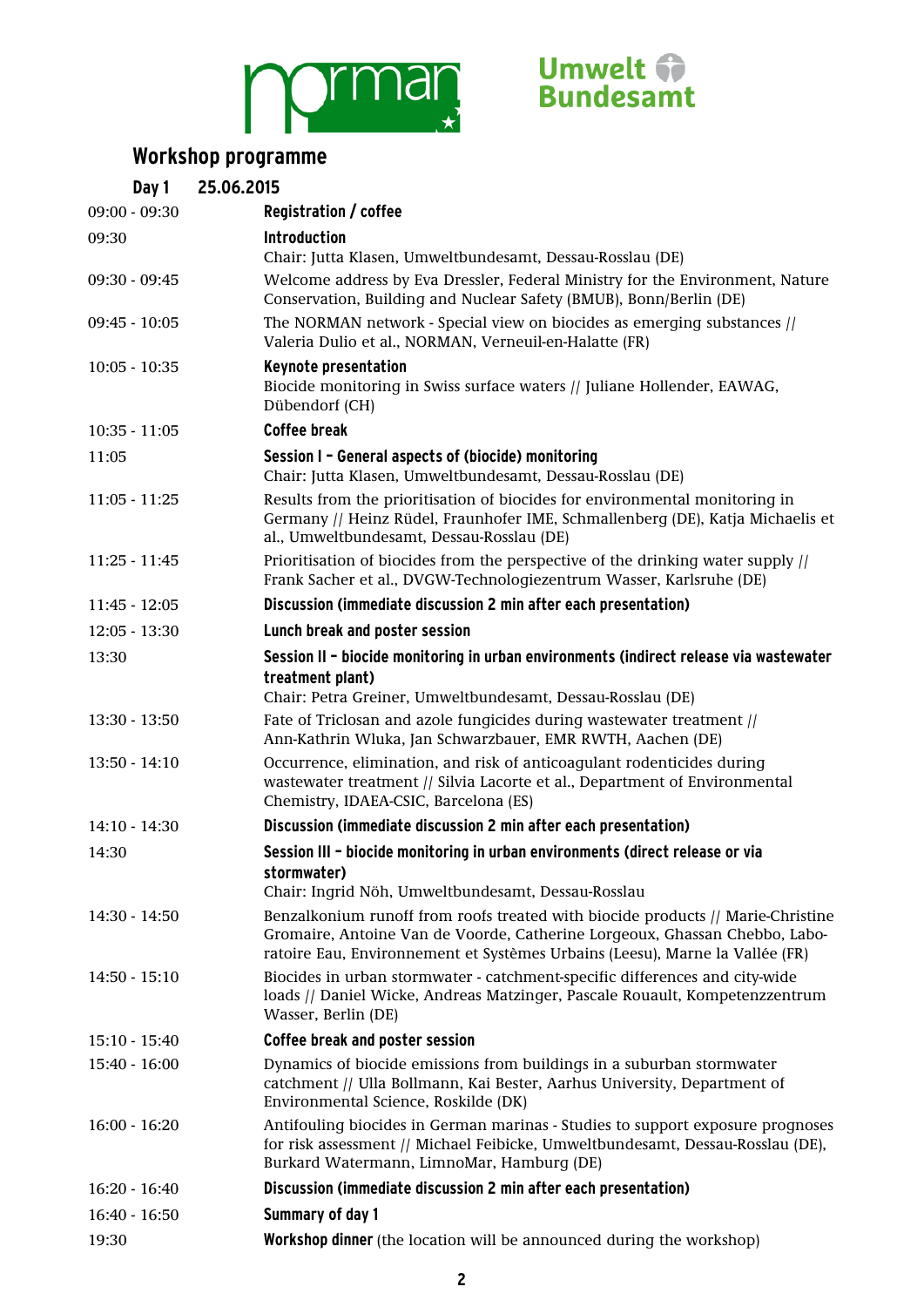



#### **Day 2 26.06.2015**

| 09:00           | Session IV - biocide monitoring in the terrestrial environment<br>Chair: Valeria Dulio, NORMAN, Verneuil-en-Halatte (FR)                                                                                                                                          |  |
|-----------------|-------------------------------------------------------------------------------------------------------------------------------------------------------------------------------------------------------------------------------------------------------------------|--|
| $09:00 - 09:20$ | Anticoagulant rodenticides in non-target biota in Germany // Anke Geduhn,<br>Jens Jacob, Alexandra Esther, Detlef Schenke, Julius Kühn-Institut, Münster (DE),<br>Erik Schmolz, Umweltbundesamt, Berlin (DE)                                                      |  |
| $09:20 - 09:40$ | The occurrence of second generation anticoagulant rodenticides in non-target<br>raptor species in Norway // Katherine H. Langford, Malcolm Reid, Kevin V.<br>Thomas, Norwegian Institute for Water Research (NIVA), Oslo (NO)                                     |  |
| $09:40 - 10:00$ | Discussion (immediate discussion 2 min after each presentation)                                                                                                                                                                                                   |  |
| 10:00           | Introduction to break-out groups                                                                                                                                                                                                                                  |  |
| $10:00 - 10:20$ | How to implement a compartment specific biocide monitoring under<br>consideration of existing monitoring programmes // Heinz Rüdel, Fraunhofer<br>IME, Schmallenberg (DE), Katja Michaelis et al., Umweltbundesamt, Dessau-<br>Rosslau (DE)                       |  |
| $10:20 - 10:50$ | Coffee break and poster session                                                                                                                                                                                                                                   |  |
| $10:50 - 12:30$ | Parallel break-out groups (topics are based on previous sessions)                                                                                                                                                                                                 |  |
|                 | (A) Monitoring of biocides in urban environments (indirect release via<br>wastewater treatment) // facilitator/rapporteur: Manfred Sengl, LfU Bayern,<br>Augsburg (DE) and Jan Schwarzbauer, EMR RWTH, Aachen (DE)                                                |  |
|                 | (B) Monitoring of biocides in urban environments (direct release or via storm-<br>water) // facilitator/rapporteur: Kai Bester, Aarhus University, Department of<br>Environmental Science, Roskilde (DK) and Fabrizio Botta, INERIS, Verneuil-en-<br>Halatte (FR) |  |
|                 | (C) Monitoring of biocides in the terrestrial environment (incl. ground water) //<br>facilitator/rapporteur: Valeria Dulio, NORMAN, Verneuil-en-Halatte (FR) and<br>Heinz Rüdel, Fraunhofer IME, Schmallenberg (DE)                                               |  |
| $12:30 - 13:30$ | Lunch break and poster session                                                                                                                                                                                                                                    |  |
| $13:30 - 14:00$ | Reports from break-out groups in the plenary and discussion<br>Chair: Heinz Rüdel, Fraunhofer IME, Schmallenberg (DE)                                                                                                                                             |  |
| $14:00 - 14:30$ | <b>Conclusions and closure of the workshop</b><br>Petra Greiner, Umweltbundesamt, Dessau-Rosslau (DE)                                                                                                                                                             |  |

#### **Poster**

The workshop is open for poster presentations (size A0, portrait layout). Contributions on all aspects of biocide monitoring are welcome. Please submit a one-page abstract to Heinz Rüdel [\(heinz.ruedel@ime.fraunhofer.de\)](mailto:heinz.ruedel@ime.fraunhofer.de) till June 15, 2015. Abstracts will be provided as hand-out.

#### **Venue: Landesvertretung Sachsen-Anhalt, Luisenstraße 18, 10117 Berlin-Mitte**

From main station (Hauptbahnhof) take bus "147" direction "S Ostbahnhof" (6 min) or from airport Berlin-Tegel express bus "TXL" direction "S+U Alexanderplatz" (25 min) to stop "Karlsplatz", then walk through Charitestraße to Luisenstraße (about 3 min).

#### **Scientific and organising committee**

Katja Michaelis, Umweltbundesamt, Dessau-Rosslau (email [Katja.Michaelis@uba.de\)](mailto:Katja.Michaelis@uba.de) Valeria Dulio, NORMAN (email [Valeria.DULIO@ineris.fr\)](mailto:Valeria.DULIO@ineris.fr) Heinz Rüdel, Fraunhofer IME, Schmallenberg (email [heinz.ruedel@ime.fraunhofer.de;](mailto:heinz.ruedel@ime.fraunhofer.de) phone +49 2972 302 301)